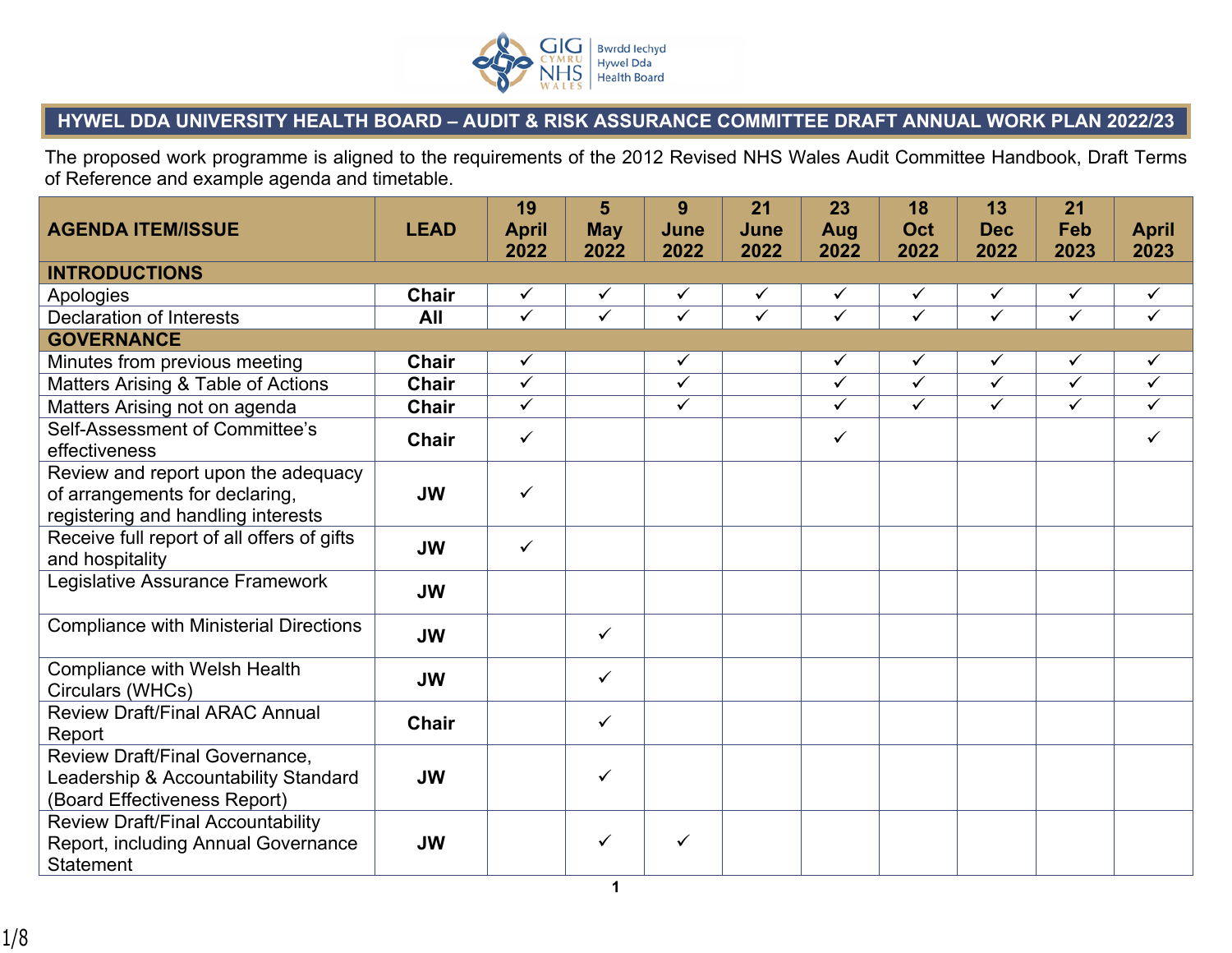|                                                                               |                              | 19           | 5            | 9            | 21           | 23           | 18           | 13           | 21           |              |
|-------------------------------------------------------------------------------|------------------------------|--------------|--------------|--------------|--------------|--------------|--------------|--------------|--------------|--------------|
| <b>AGENDA ITEM/ISSUE</b>                                                      | <b>LEAD</b>                  | <b>April</b> | <b>May</b>   | June         | June         | Aug          | Oct          | <b>Dec</b>   | Feb          | <b>April</b> |
|                                                                               |                              | 2022         | 2022         | 2022         | 2022         | 2022         | 2022         | 2022         | 2023         | 2023         |
| <b>Review Annual Head of Internal Audit</b><br>Report and associated opinions | JJ                           |              | $\checkmark$ | ✓            |              |              |              |              |              |              |
| (including Capital/PFI)                                                       |                              |              |              |              |              |              |              |              |              |              |
| Review, agree and recommend to the                                            |                              |              |              |              |              |              |              |              |              |              |
| Board the audited accounts & financial<br>statements                          | <b>HT</b>                    |              | $\checkmark$ | $\checkmark$ |              |              |              |              |              |              |
| Audit Enquiries to those charged with<br>Governance and Management            | <b>HT</b>                    |              | $\checkmark$ |              |              |              |              |              |              |              |
| Internal Audit: Annual Governance                                             |                              |              |              | $\checkmark$ |              |              |              |              |              |              |
| <b>Statement Review</b>                                                       | JJ                           |              |              |              |              |              |              |              |              |              |
| Audit Wales ISA 260 incl Letter of<br>Representation                          | <b>Audit</b><br><b>Wales</b> |              |              | $\checkmark$ |              |              |              |              |              |              |
| Review the Health Board's Annual                                              |                              |              |              |              |              |              |              |              |              |              |
| Report (Overview & Perf Section)                                              | <b>HT</b>                    |              | $\checkmark$ | $\checkmark$ |              |              |              |              |              |              |
| Review changes to Standing Financial                                          | <b>HT</b>                    |              | $\checkmark$ |              |              |              |              |              |              |              |
| Instructions*                                                                 |                              |              |              |              |              |              |              |              |              |              |
| <b>Annual Review of HDdUHB SOs</b>                                            | <b>JW</b>                    |              | $\checkmark$ |              |              |              |              |              |              |              |
| <b>Scheme of Delegation</b>                                                   | <b>JW</b>                    |              | $\checkmark$ |              |              |              |              |              |              |              |
| <b>Enhanced Monitoring</b>                                                    | <b>SM</b>                    | $\checkmark$ |              |              |              |              | $\checkmark$ |              |              | ✓            |
| All Wales NHS Audit Committee<br><b>Chairs' Meeting Update</b>                | <b>Chair</b>                 |              |              |              |              |              |              |              |              |              |
| Annual Review of TORs/membership                                              | Chair/JW                     |              |              |              | $\checkmark$ |              |              |              |              |              |
| Review of any other sources of                                                |                              |              |              |              |              |              |              |              |              |              |
| external assurance to ensure                                                  |                              |              |              |              |              |              |              |              |              |              |
| appropriate planning & coordination                                           |                              |              |              |              |              |              |              |              |              |              |
| and that the Board is informed                                                | All                          | $\checkmark$ | ✓            | $\checkmark$ | $\checkmark$ | $\checkmark$ | $\checkmark$ | $\checkmark$ | $\checkmark$ |              |
| accordingly of any issues relating to                                         |                              |              |              |              |              |              |              |              |              |              |
| compliance, risks of non-compliance                                           |                              |              |              |              |              |              |              |              |              |              |
| and recommendations (decide mtg to                                            |                              |              |              |              |              |              |              |              |              |              |
| mtg if issues to raise to Board)                                              |                              |              |              |              |              |              |              |              |              |              |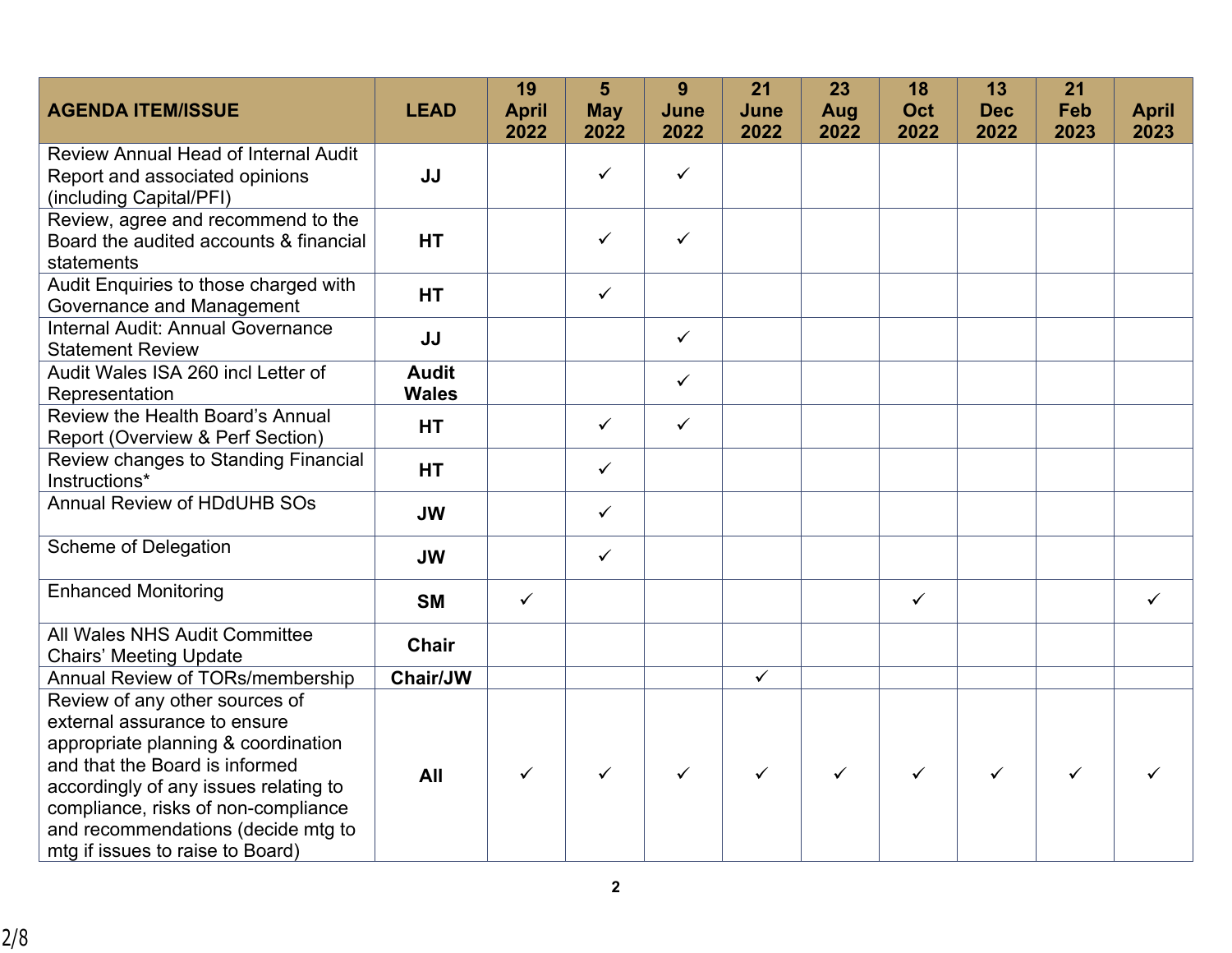| <b>AGENDA ITEM/ISSUE</b>                                                                                                                                                                       | <b>LEAD</b> | 19<br><b>April</b><br>2022 | 5<br><b>May</b><br>2022 | 9<br>June<br>2022 | 21<br>June<br>2022 | 23<br>Aug<br>2022       | 18<br>Oct<br>2022 | 13<br><b>Dec</b><br>2022 | 21<br>Feb<br>2023 | <b>April</b><br>2023 |
|------------------------------------------------------------------------------------------------------------------------------------------------------------------------------------------------|-------------|----------------------------|-------------------------|-------------------|--------------------|-------------------------|-------------------|--------------------------|-------------------|----------------------|
| Provide assurances through where a<br>significant activity is shared with<br>another organisation (eg NWSSP,<br>EASC, WHSSC)                                                                   | HT/SM       | $\checkmark$               | $\checkmark$            | $\checkmark$      | ✓                  | $\checkmark$            | $\checkmark$      | $\checkmark$             | ✓                 |                      |
| Receive assurances from internal<br>audit performed at these organisations<br>that risks in the services provided to<br>them are adequately managed and<br>mitigated with appropriate controls | JJ          | $\checkmark$               | $\checkmark$            | $\checkmark$      | ✓                  | $\checkmark$            | ✓                 | $\checkmark$             | $\checkmark$      |                      |
| Review of Capital & PFI Audit Reports<br>including results & the adequacy of<br>executive & management responses<br>to any issues identified and ensuring<br>that they are acted upon.         | <b>EJ</b>   | $\checkmark$               | $\checkmark$            | $\checkmark$      | $\checkmark$       | $\checkmark$            | $\checkmark$      | ✓                        |                   |                      |
| <b>FINANCIAL FOCUS</b>                                                                                                                                                                         |             |                            |                         |                   |                    |                         |                   |                          |                   |                      |
| Review risks and controls around<br>financial management (via Financial<br>Assurance Report)                                                                                                   | <b>HT</b>   | $\checkmark$               |                         |                   | $\checkmark$       | $\checkmark$            | $\checkmark$      | $\checkmark$             | $\checkmark$      |                      |
| Receive, for information, UHBs<br>Summary Report on monthly Financial<br>Monitoring Returns to WG                                                                                              | <b>HT</b>   | $\checkmark$               |                         |                   | ✓                  | $\checkmark$            | $\checkmark$      | $\checkmark$             | $\checkmark$      | ✓                    |
| <b>Review Draft/Final Annual Accounts</b>                                                                                                                                                      | <b>HT</b>   |                            | $\checkmark$            | $\checkmark$      |                    |                         |                   |                          |                   |                      |
| <b>Review Annual Summary of STAs</b>                                                                                                                                                           | <b>HT</b>   |                            |                         |                   | $\checkmark$       |                         |                   |                          |                   |                      |
| <b>Receive Post Payment Verification</b><br>(PPV) report                                                                                                                                       | <b>HT</b>   |                            |                         |                   |                    | $\checkmark$            |                   |                          | $\checkmark$      |                      |
| Receive PPV annual report                                                                                                                                                                      | <b>HT</b>   |                            |                         |                   |                    | $\overline{\checkmark}$ |                   |                          |                   |                      |
| Receive Primary Care PPV report                                                                                                                                                                | <b>JP</b>   |                            |                         |                   |                    | $\overline{\checkmark}$ |                   |                          | $\checkmark$      |                      |
| Annual statement of financial<br>procedures - Review changes to the<br>accounting policies & comment on the<br>process for review of the accounts<br>prior to submission for audit             | <b>HT</b>   |                            |                         |                   |                    |                         |                   |                          | ✓                 |                      |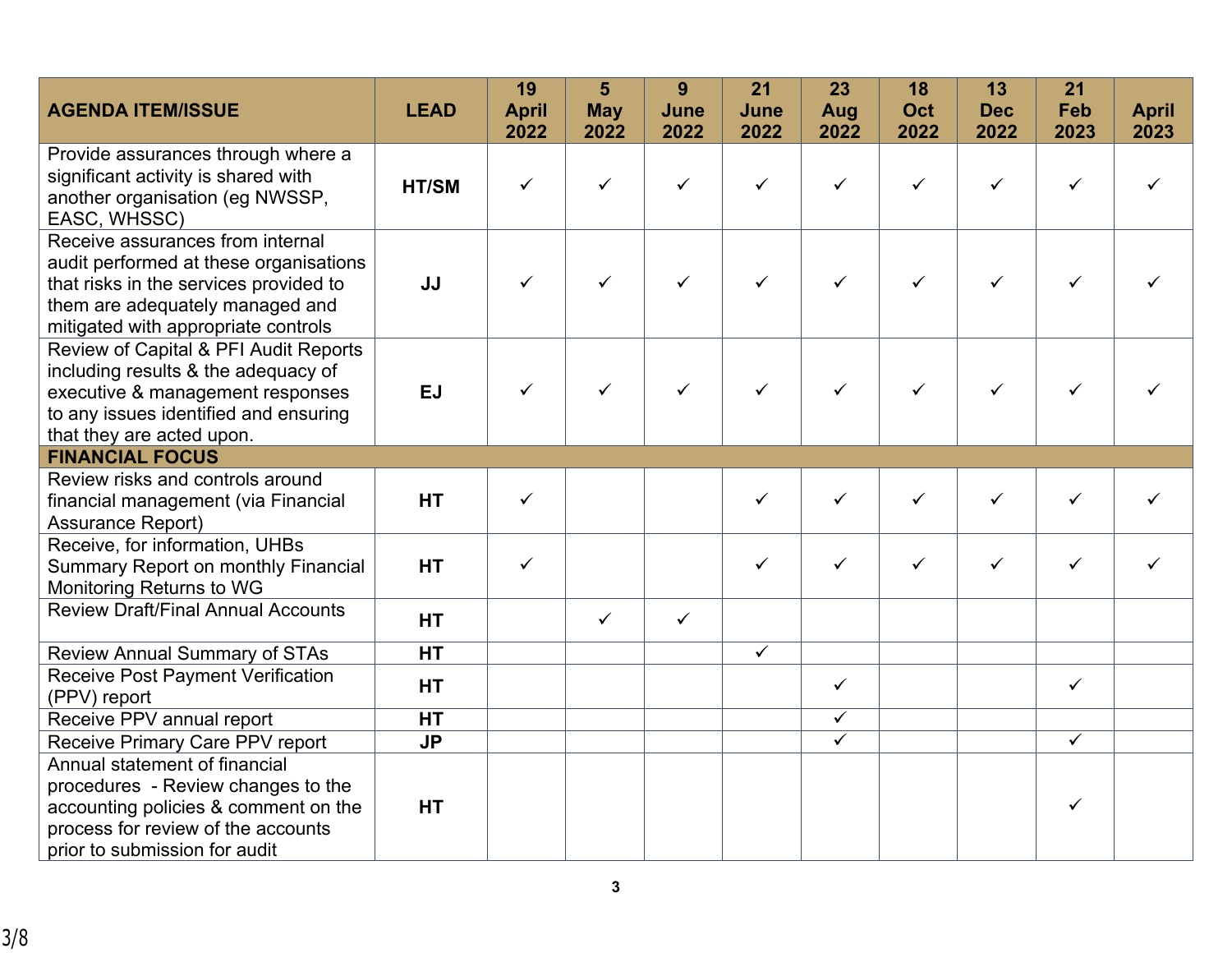|                                                                                |              | 19           | 5          | 9    | 21   | 23           | 18           | 13           | 21           |              |
|--------------------------------------------------------------------------------|--------------|--------------|------------|------|------|--------------|--------------|--------------|--------------|--------------|
| <b>AGENDA ITEM/ISSUE</b>                                                       | <b>LEAD</b>  | <b>April</b> | <b>May</b> | June | June | Aug          | Oct          | <b>Dec</b>   | Feb          | <b>April</b> |
| Review of Schedule of Losses &                                                 |              | 2022         | 2022       | 2022 | 2022 | 2022         | 2022         | 2022         | 2023         | 2023         |
| Compensation*                                                                  | <b>HT</b>    |              |            |      |      |              |              |              |              |              |
| Receive reports which record the                                               |              |              |            |      |      |              |              |              |              |              |
| basis of decisions where the HB                                                |              |              |            |      |      |              |              |              |              |              |
| awards additional funding to<br>contractors outside the terms of the           | <b>HT</b>    |              |            |      |      |              |              |              |              |              |
| contract *                                                                     |              |              |            |      |      |              |              |              |              |              |
| <b>CLINICAL AUDIT</b>                                                          |              |              |            |      |      |              |              |              |              |              |
| Review annual forward clinical audit                                           |              | $\checkmark$ |            |      |      | $\checkmark$ |              |              |              | ✓            |
| plan and terms of reference                                                    | <b>MR</b>    |              |            |      |      |              |              |              |              |              |
| Review the effectiveness of clinical                                           |              |              |            |      |      |              |              |              |              |              |
| audit - consider recommendations                                               |              |              |            |      |      |              |              |              |              |              |
| from the Effective Clinical Practice                                           | <b>MR</b>    | $\checkmark$ |            |      |      | ✓            |              |              |              |              |
| Group on suggested areas of activity<br>for review by internal audit.          |              |              |            |      |      |              |              |              |              |              |
| <b>AUDIT WALES</b>                                                             |              |              |            |      |      |              |              |              |              |              |
| Review External Audit Plan via update                                          | <b>Audit</b> |              |            |      |      |              |              |              |              |              |
| reports                                                                        | <b>Wales</b> | $\checkmark$ |            |      | ✓    | $\checkmark$ | $\checkmark$ | $\checkmark$ | $\checkmark$ | ✓            |
| Approve External Audit Strategy &                                              | <b>Audit</b> |              |            |      |      |              |              |              |              |              |
| Annual Audit Plan (designed to                                                 | <b>Wales</b> | $\checkmark$ |            |      |      |              |              |              |              | ✓            |
| implement the strategy) & assoc fees                                           |              |              |            |      |      |              |              |              |              |              |
| <b>Review of External Audit Reports</b><br>including results & the adequacy of |              |              |            |      |      |              |              |              |              |              |
| executive & management responses                                               | <b>Audit</b> |              |            |      |      |              |              |              |              |              |
| to any issues identified and ensure                                            | <b>Wales</b> | $\checkmark$ |            |      | ✓    | $\checkmark$ | ✓            | ✓            | ✓            |              |
| that the other Committees monitor &                                            |              |              |            |      |      |              |              |              |              |              |
| report back                                                                    |              |              |            |      |      |              |              |              |              |              |
| <b>Consider any Audit Wales National</b>                                       | <b>Audit</b> |              |            |      |      |              |              |              |              |              |
| Value for Money Examinations &                                                 | <b>Wales</b> | $\checkmark$ |            |      | ✓    | $\checkmark$ | $\checkmark$ | $\checkmark$ | $\checkmark$ | ✓            |
| <b>Performance Reports</b>                                                     |              |              |            |      |      |              |              |              |              |              |
| <b>Structured Assessment 2021:</b>                                             | <b>Audit</b> |              |            |      |      |              |              |              |              |              |
| • Phase 1: Operational Planning                                                | <b>Wales</b> |              |            |      | ✓    |              |              |              |              |              |
| Arrangements                                                                   |              |              |            |      |      |              |              |              |              |              |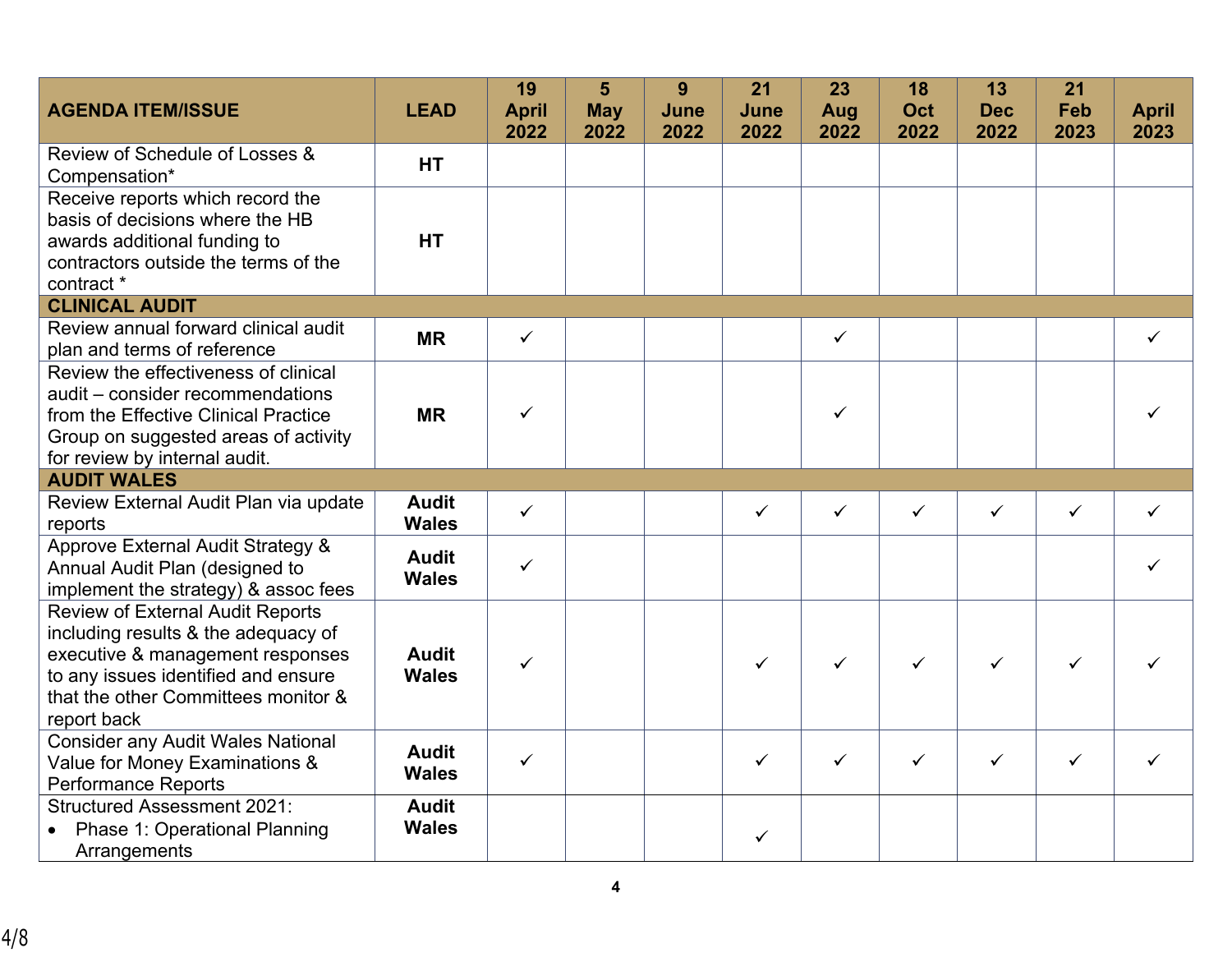|                                                                                                                                                                                                                                                                                                                                                                                                                                                                                     |                       | 19                           | 5            | 9            | 21           | 23           | 18           | 13           | 21           |              |
|-------------------------------------------------------------------------------------------------------------------------------------------------------------------------------------------------------------------------------------------------------------------------------------------------------------------------------------------------------------------------------------------------------------------------------------------------------------------------------------|-----------------------|------------------------------|--------------|--------------|--------------|--------------|--------------|--------------|--------------|--------------|
| <b>AGENDA ITEM/ISSUE</b>                                                                                                                                                                                                                                                                                                                                                                                                                                                            | <b>LEAD</b>           | <b>April</b>                 | <b>May</b>   | June         | June         | Aug          | Oct          | <b>Dec</b>   | Feb          | <b>April</b> |
|                                                                                                                                                                                                                                                                                                                                                                                                                                                                                     |                       | 2022                         | 2022         | 2022         | 2022         | 2022         | 2022         | 2022         | 2023         | 2023         |
| • Phase 2: Corporate Governance                                                                                                                                                                                                                                                                                                                                                                                                                                                     |                       |                              |              |              |              |              |              |              |              |              |
| and Financial Management                                                                                                                                                                                                                                                                                                                                                                                                                                                            |                       |                              |              |              |              |              |              |              |              |              |
| <b>Structured Assessment 2022</b>                                                                                                                                                                                                                                                                                                                                                                                                                                                   | <b>Audit</b>          |                              |              |              | $\checkmark$ | $\checkmark$ | $\checkmark$ | $\checkmark$ | $\checkmark$ | $\checkmark$ |
|                                                                                                                                                                                                                                                                                                                                                                                                                                                                                     | <b>Wales</b>          |                              |              |              |              |              |              |              |              |              |
| Receive the Auditor's General report                                                                                                                                                                                                                                                                                                                                                                                                                                                | <b>Audit</b>          |                              |              |              |              |              |              |              |              |              |
| to those charged with governance                                                                                                                                                                                                                                                                                                                                                                                                                                                    | <b>Wales</b>          |                              | $\checkmark$ |              |              |              |              |              |              |              |
| (Year-end)                                                                                                                                                                                                                                                                                                                                                                                                                                                                          |                       |                              |              |              |              |              |              |              |              |              |
| <b>Orthopaedic Services Follow-up</b>                                                                                                                                                                                                                                                                                                                                                                                                                                               | <b>Audit</b>          |                              | $\checkmark$ |              |              |              |              |              |              |              |
|                                                                                                                                                                                                                                                                                                                                                                                                                                                                                     | <b>Wales/AC</b>       |                              |              |              |              |              |              |              |              |              |
| Audit Wales Annual Audit Report 2022                                                                                                                                                                                                                                                                                                                                                                                                                                                | <b>Audit</b>          |                              |              |              |              |              |              | $\checkmark$ |              |              |
| <b>NWSSP - AUDIT AND ASSURANCE SERVICES - INTERNAL AUDIT</b>                                                                                                                                                                                                                                                                                                                                                                                                                        | <b>Wales</b>          |                              |              |              |              |              |              |              |              |              |
|                                                                                                                                                                                                                                                                                                                                                                                                                                                                                     |                       |                              |              |              |              |              |              |              |              |              |
| Internal Audit: Audit Plan Progress<br>Report                                                                                                                                                                                                                                                                                                                                                                                                                                       | JJ                    | $\checkmark$                 | $\checkmark$ | $\checkmark$ | ✓            | $\checkmark$ | $\checkmark$ | $\checkmark$ | $\checkmark$ | ✓            |
| Review and approve Annual Internal                                                                                                                                                                                                                                                                                                                                                                                                                                                  |                       | $\checkmark$                 |              |              |              |              |              |              |              | ✓            |
| <b>Audit Plan</b>                                                                                                                                                                                                                                                                                                                                                                                                                                                                   | JJ                    |                              |              |              |              |              |              |              |              |              |
| <b>Review of Internal Audit Reports</b>                                                                                                                                                                                                                                                                                                                                                                                                                                             |                       |                              |              |              |              |              |              |              |              |              |
| including results & the adequacy of                                                                                                                                                                                                                                                                                                                                                                                                                                                 |                       |                              |              |              |              |              |              |              |              |              |
| executive & management responses                                                                                                                                                                                                                                                                                                                                                                                                                                                    |                       | $\checkmark$                 | $\checkmark$ | $\checkmark$ | $\checkmark$ |              |              | ✓            | ✓            | ✓            |
|                                                                                                                                                                                                                                                                                                                                                                                                                                                                                     |                       |                              |              |              |              |              |              |              |              |              |
|                                                                                                                                                                                                                                                                                                                                                                                                                                                                                     |                       |                              |              |              |              |              |              |              |              |              |
|                                                                                                                                                                                                                                                                                                                                                                                                                                                                                     |                       |                              |              |              |              |              |              |              |              |              |
|                                                                                                                                                                                                                                                                                                                                                                                                                                                                                     |                       |                              |              |              |              |              |              |              |              |              |
|                                                                                                                                                                                                                                                                                                                                                                                                                                                                                     |                       |                              |              |              |              |              |              |              |              |              |
|                                                                                                                                                                                                                                                                                                                                                                                                                                                                                     |                       |                              |              |              |              |              |              |              |              |              |
|                                                                                                                                                                                                                                                                                                                                                                                                                                                                                     | <b>AC</b>             | $\checkmark$                 |              |              |              |              |              |              |              |              |
|                                                                                                                                                                                                                                                                                                                                                                                                                                                                                     |                       |                              |              |              |              |              |              |              |              |              |
|                                                                                                                                                                                                                                                                                                                                                                                                                                                                                     | <b>PK</b>             |                              |              |              | $\checkmark$ |              |              |              |              |              |
|                                                                                                                                                                                                                                                                                                                                                                                                                                                                                     |                       |                              |              |              |              |              |              |              |              |              |
|                                                                                                                                                                                                                                                                                                                                                                                                                                                                                     | <b>JJ/PK</b>          | $\checkmark$                 |              |              |              |              |              |              |              |              |
|                                                                                                                                                                                                                                                                                                                                                                                                                                                                                     |                       |                              |              |              |              |              |              |              |              |              |
|                                                                                                                                                                                                                                                                                                                                                                                                                                                                                     | <b>JJ/LG</b>          | $\checkmark$                 |              |              |              |              |              |              |              |              |
| to any issues identified and ensuring<br>that they are acted upon<br>Review and approve Internal Audit<br>terms of reference (charter) and the<br>effectiveness of internal audit<br>Radiology Directorate Update<br>Response to Records Management<br><b>Briefing Paper</b><br><b>RCP Medical Records Keeping</b><br><b>Standards Update</b><br><b>TriTech Institute Governance Review</b><br>(Limited Assurance)<br><b>Non-clinical Temporary Staffing</b><br>(Limited Assurance) | JJ<br>JJ<br><b>AC</b> | $\checkmark$<br>$\checkmark$ |              |              |              | $\checkmark$ | $\checkmark$ |              |              |              |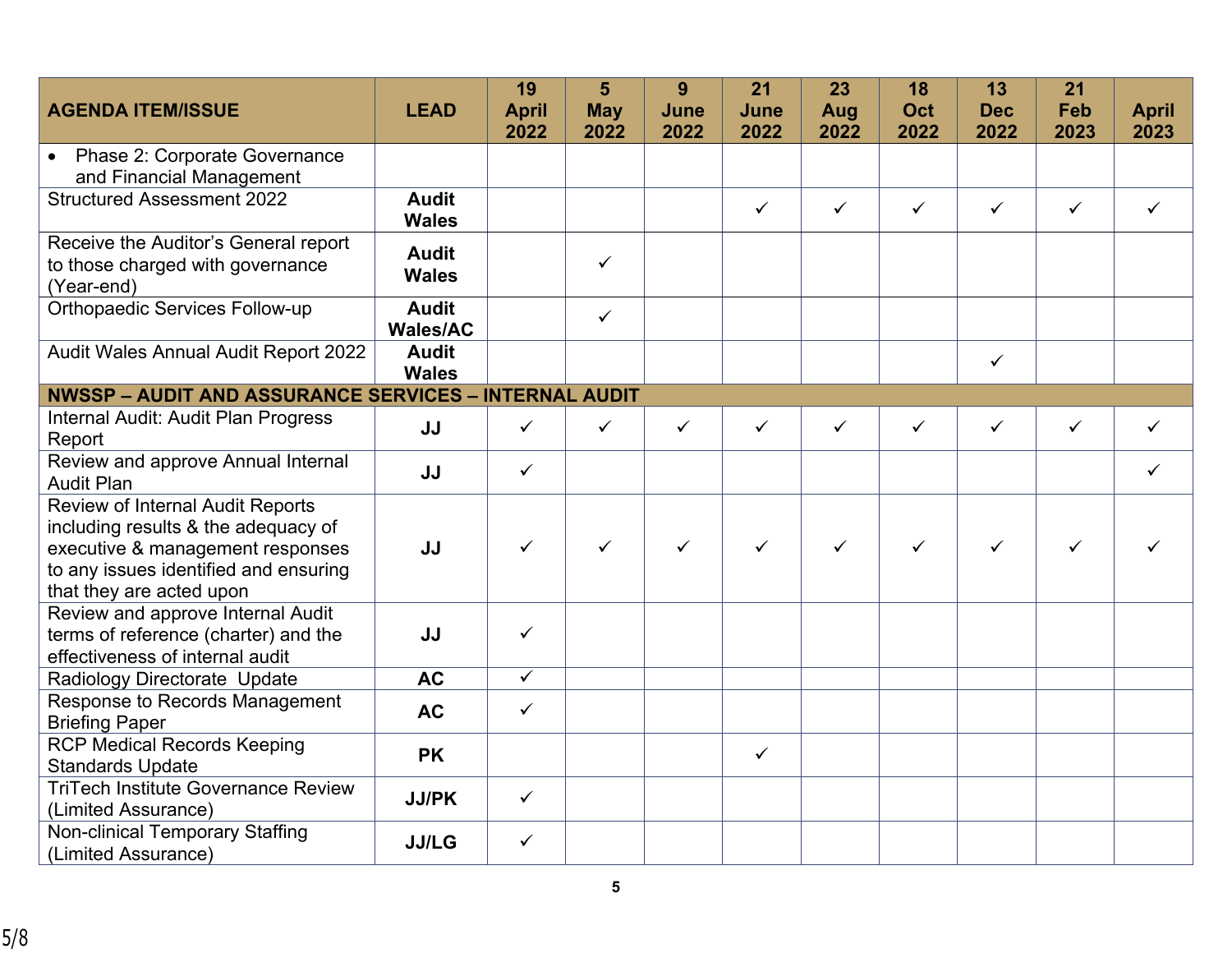|                                                                                                               |              | 19           | 5                       | 9    | 21                      | 23           | 18           | 13           | 21           |              |
|---------------------------------------------------------------------------------------------------------------|--------------|--------------|-------------------------|------|-------------------------|--------------|--------------|--------------|--------------|--------------|
| <b>AGENDA ITEM/ISSUE</b>                                                                                      | <b>LEAD</b>  | <b>April</b> | <b>May</b>              | June | June                    | Aug          | Oct          | <b>Dec</b>   | Feb          | <b>April</b> |
|                                                                                                               |              | 2022         | 2022                    | 2022 | 2022                    | 2022         | 2022         | 2022         | 2023         | 2023         |
| <b>Workforce Planning (Substantial</b><br>Assurance)                                                          | <b>JJ/LG</b> | $\checkmark$ |                         |      |                         |              |              |              |              |              |
| <b>Organisational Values &amp; Staff</b><br><b>Wellbeing (Substantial Assurance)</b>                          | <b>JJ/LG</b> | $\checkmark$ |                         |      |                         |              |              |              |              |              |
| <b>Primary Care Clusters (Reasonable</b><br>Assurance)                                                        | <b>JJ/JP</b> | $\checkmark$ |                         |      |                         |              |              |              |              |              |
| Performance Reporting and<br>Monitoring (Substantial Assurance)                                               | <b>JJ/HT</b> | $\checkmark$ |                         |      |                         |              |              |              |              |              |
| Network & Information Systems (NIS)<br>Directive (Substantial Assurance)                                      | <b>JJ/HT</b> | $\checkmark$ |                         |      |                         |              |              |              |              |              |
| Risk Management & Board Assurance<br>Framework                                                                | <b>JJ/JW</b> |              | $\checkmark$            |      |                         |              |              |              |              |              |
| <b>Infection Prevention &amp; Control</b>                                                                     | <b>JJ/MR</b> |              | $\overline{\checkmark}$ |      |                         |              |              |              |              |              |
| <b>Nurse Staffing Act</b>                                                                                     | <b>JJ/MR</b> |              | $\overline{\checkmark}$ |      |                         |              |              |              |              |              |
| Partnership Governance Follow-up                                                                              | <b>JJ/JP</b> |              | $\overline{\checkmark}$ |      |                         |              |              |              |              |              |
| Points of Ligature                                                                                            | <b>JJ/AC</b> |              | $\checkmark$            |      |                         |              |              |              |              |              |
| Women & Children's Phase 2                                                                                    | <b>JJ/AC</b> |              | $\checkmark$            |      |                         |              |              |              |              |              |
| <b>Backline Financial Reconciliation</b><br>System (Briefing Paper)                                           | <b>JJ/HT</b> |              | $\checkmark$            |      |                         |              |              |              |              |              |
| <b>ASSURANCE AND RISK</b>                                                                                     |              |              |                         |      |                         |              |              |              |              |              |
| <b>Audit Tracker</b>                                                                                          | <b>JW/CB</b> | $\checkmark$ |                         |      | $\checkmark$            | $\checkmark$ | ✓            | $\checkmark$ | ✓            | ✓            |
| <b>Risk Management Framework</b>                                                                              | <b>JW/CB</b> |              |                         |      | $\overline{\checkmark}$ |              |              |              |              |              |
| <b>Scrutiny of Outstanding Improvement</b>                                                                    |              |              |                         |      |                         |              |              |              |              |              |
| Plans                                                                                                         | <b>JW/CB</b> |              |                         |      |                         |              |              |              |              |              |
| Alignment of Committee Workplan to<br><b>Strategic Objectives</b>                                             | Chair/JW     |              |                         |      | $\checkmark$            |              |              |              |              |              |
| <b>COUNTER FRAUD</b>                                                                                          |              |              |                         |      |                         |              |              |              |              |              |
| Review work plan & results from<br>Counter Fraud activities, including anti<br>fraud policies, etc.           | <b>CFO</b>   | $\checkmark$ |                         |      | $\checkmark$            | $\checkmark$ | $\checkmark$ | ✓            | $\checkmark$ | ✓            |
| To provide an update on the cases<br>highlighted as part of the counter<br>fraud update report (In-Committee) | <b>CFO</b>   | $\checkmark$ |                         |      | ✓                       | $\checkmark$ | ✓            | ✓            | ✓            |              |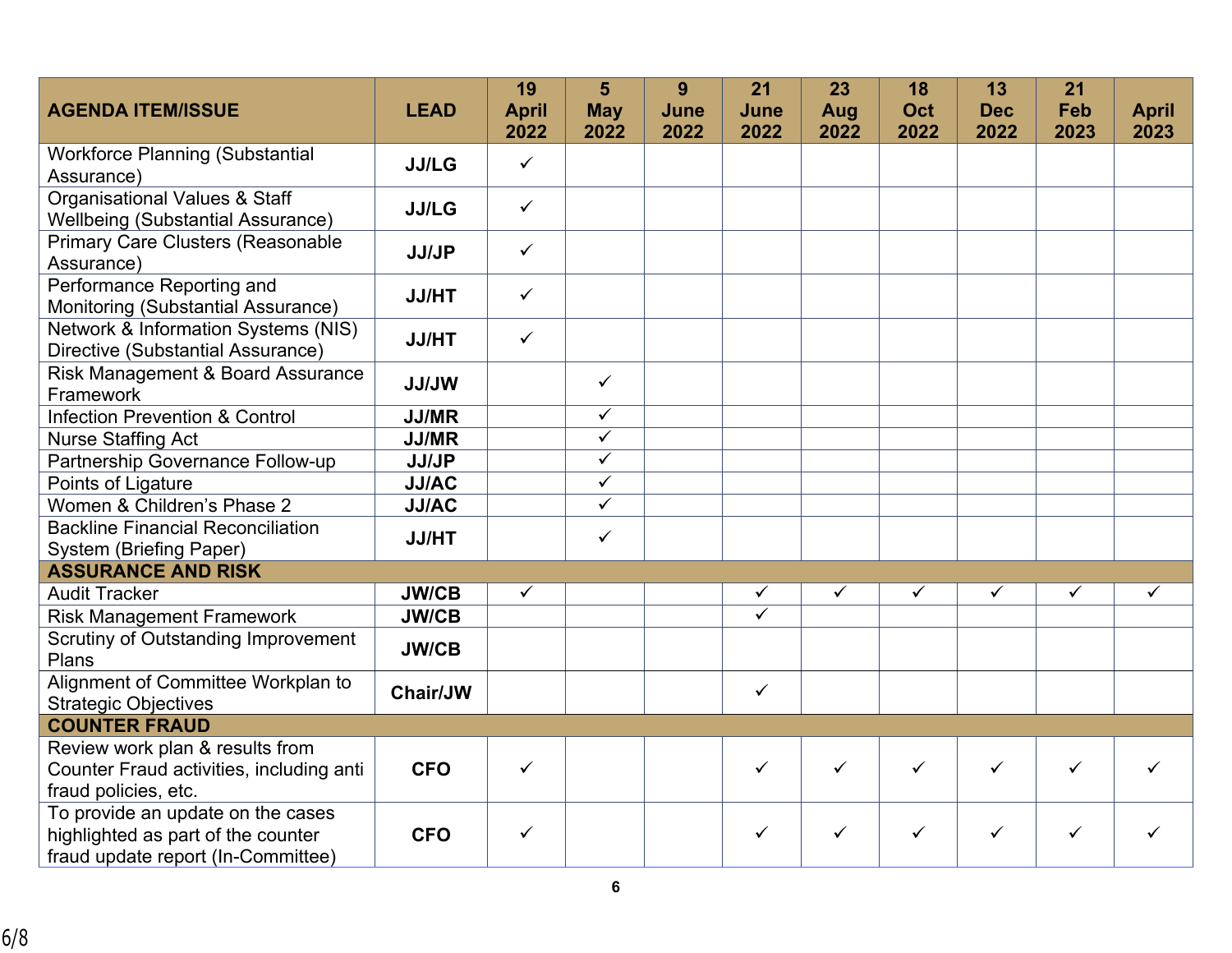| <b>AGENDA ITEM/ISSUE</b>                                                                              | <b>LEAD</b>     | 19<br><b>April</b><br>2022 | 5<br><b>May</b><br>2022 | 9<br>June<br>2022 | 21<br>June<br>2022 | 23<br>Aug<br>2022 | 18<br>Oct<br>2022 | 13<br>Dec<br>2022 | 21<br><b>Feb</b><br>2023 | <b>April</b><br>2023 |
|-------------------------------------------------------------------------------------------------------|-----------------|----------------------------|-------------------------|-------------------|--------------------|-------------------|-------------------|-------------------|--------------------------|----------------------|
| Review and approve Counter Fraud<br><b>Annual Report</b>                                              | <b>CFO</b>      | $\checkmark$               |                         |                   |                    |                   |                   |                   |                          |                      |
| Review and approve annual forward<br>work plan for Counter Fraud activities                           | <b>CFO</b>      | $\checkmark$               |                         |                   |                    |                   |                   |                   |                          |                      |
| <b>NHS Counter Fraud Authority SRT</b><br>Return                                                      | <b>CFO</b>      | $\checkmark$               |                         |                   | $\checkmark$       |                   |                   |                   |                          |                      |
| <b>Annual Review of Requisitions</b>                                                                  | <b>CFO</b>      |                            |                         |                   |                    |                   |                   | ✓                 |                          |                      |
| Review the Health Board's<br>assessment against NHS Protect<br><b>Qualitative Assessment Reviews*</b> | <b>CFO</b>      |                            |                         |                   |                    |                   |                   |                   |                          |                      |
| <b>FOR INFORMATION</b>                                                                                |                 |                            |                         |                   |                    |                   |                   |                   |                          |                      |
| ARAC Work Programme 2022/23                                                                           | Chair           | $\checkmark$               |                         |                   | $\checkmark$       | $\checkmark$      | ✓                 | $\checkmark$      | ✓                        | ✓                    |
| HIW Strategic Plan Launch & Spring<br>Update                                                          | <b>HIW</b>      | $\checkmark$               |                         |                   |                    |                   |                   |                   |                          |                      |
| <b>REVIEW OF THE MEETING</b>                                                                          |                 |                            |                         |                   |                    |                   |                   |                   |                          |                      |
| Reflective Summary of the Meeting                                                                     | <b>Chair/JW</b> | $\checkmark$               |                         |                   | ✓                  | $\checkmark$      | ✓                 |                   |                          | ✓                    |

\* To be included on agenda as applicable

## **Initials**

| <b>AC - Andrew Carruthers</b>           | <b>IMs – Independent Board Members</b> | LG - Lisa Gostling       |
|-----------------------------------------|----------------------------------------|--------------------------|
| AS - Alison Shakeshaft                  | JJ – James Johns                       | MR – Mandy Rayani        |
| <b>CB-Charlotte Beare</b>               | JP - Jill Paterson                     | NLI – Nicola Llewellyn   |
| <b>CFO - Counter Fraud Officer</b>      | JPJ – Jenny Pugh-Jones                 | <b>PK – Philip Kloer</b> |
| <b>CSO - Committee Services Officer</b> | JW – Joanne Wilson                     | <b>RE-Rob Elliott</b>    |
| <b>EDs - Executive Directors</b>        | KJ – Keith Jones                       | <b>RJ – Ros Jervis</b>   |
| EJ - Eifion Jones                       | <b>LC – Liz Carroll</b>                | <b>SM - Steve Moore</b>  |
| HIW - Healthcare Inspectorate Wales     | LD – Lee Davies                        | TP - Tracy Price         |
| HT - Huw Thomas                         | LO'C - Louise O'Connor                 |                          |